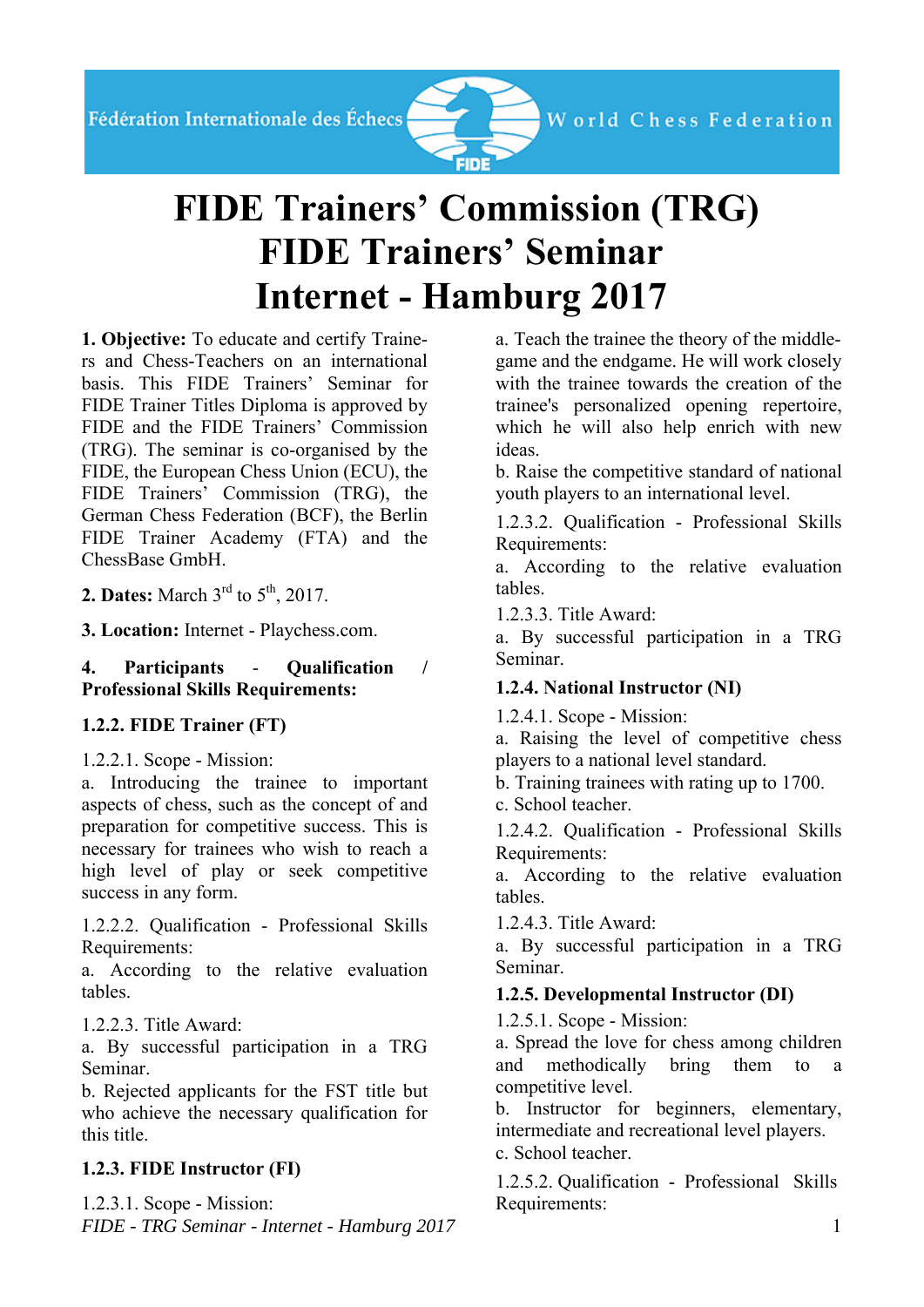a. According to the relative evaluation tables.

1.2.5.3. Title Award:

a. By successful participation in a TRG Seminar.

#### **1.2.6. Evaluation Tables**

1.2.6.1. Highest FIDE or National Rating (strength). Counts 20% on final title:

| Rating     | Points Awarded              |
|------------|-----------------------------|
| $0 - 1100$ | $0 \times 20 =$<br>$\theta$ |
| 1101-1250  | $1 \times 20 =$<br>20       |
| 1251-1400  | $2 \times 20 =$<br>40       |
| 1401-1550  | $3 \times 20 =$<br>60       |
| 1551-1700  | $4 \times 20 =$<br>80       |
| 1701-1850  | $5 \times 20 = 100$         |
| 1851-2000  | $6 \times 20 = 120$         |
| 2001-2150  | $7 \times 20 = 140$         |
| 2151-2300  | $8 \times 20 = 160$         |
| 2301-2450  | $9 \times 20 = 180$         |
| 2451-2900  | $10 \times 20 = 200$        |

1.2.6.2. FIDE titles. Evaluation according to the Lecturer. Counts 10% on final title:

| Scale          | Points Awarded              |
|----------------|-----------------------------|
|                | $0 \times 10 =$<br>$\theta$ |
|                | $1 \times 10 = 10$          |
| $\overline{2}$ | $2 \times 10 = 20$          |
| 3              | 30<br>$3 \times 10 =$       |
| 4              | 40<br>$4 \times 10 =$       |
| 5              | $5 \times 10 = 50$          |
| 6              | $6 \times 10 = 60$          |
|                | $7 \times 10 =$<br>70       |
| 8              | $8 \times 10 = 80$          |
| 9              | $9 \times 10 = 90$          |
|                | $10 \times 10 = 100$        |

1.2.6.3. Attendance. Evaluation according to the Lecturer. Counts 10% on final title:

| Scale | Points Awarded        |
|-------|-----------------------|
|       | $0 \times 10 =$<br>0  |
|       | $1 \times 10 = 10$    |
| 2     | $2 \times 10 = 20$    |
| 3     | 30<br>$3 \times 10 =$ |
|       | $4 \times 10 = 40$    |
| 5     | $5 \times 10 = 50$    |
| 6     | $6 \times 10 = 60$    |
|       | $7 \times 10 = 70$    |
|       | $8 \times 10 =$       |

*FIDE - TRG Seminar - Internet - Hamburg 2017* 2

| $9 \times 10 = 90$   |
|----------------------|
| $10 \times 10 = 100$ |

1.2.6.4. Bibliography - Published Material. Evaluation according to the Lecturer. Counts 10% on final title:

| Scale | Points Awarded                        |
|-------|---------------------------------------|
| 0     | $0 \times 10 =$<br>$\hspace{0.1em} 0$ |
| 1     | $1 \times 10 = 10$                    |
| 2     | $2 \times 10 = 20$                    |
| 3     | $3 \times 10 =$<br>30                 |
| 4     | $4 \times 10 = 40$                    |
| 5     | $5 \times 10 = 50$                    |
| 6     | $6 \times 10 =$<br>60                 |
| 7     | $7 \times 10 =$<br>- 70               |
| 8     | $8 \times 10 = 80$                    |
| 9     | $9 \times 10 = 90$                    |
| 10    | $10 \times 10 = 100$                  |

| 1.2.6.5. Experience as noted in the CV. |  |  |  |
|-----------------------------------------|--|--|--|
| Counts 20% on final title:              |  |  |  |

| Years | Points Awarded              |
|-------|-----------------------------|
|       | $0 \times 20 =$<br>$\theta$ |
| 2     | $1 \times 20 = 20$          |
| 3     | $2 \times 20 = 40$          |
| 4     | $3 \times 20 = 60$          |
| 5     | $4 \times 20 = 80$          |
| 6     | $5 \times 20 = 100$         |
| 7     | $6 \times 20 = 120$         |
| 8     | $7 \times 20 = 140$         |
| 9     | $8 \times 20 = 160$         |
| 10    | $9 \times 20 = 180$         |
| $+10$ | $10 \times 20 = 200$        |

1.2.6.6. Written Exams. Counts 30% on final title. For a 30-question exam the final result is divided to three and multiplied to 30. For a 15-question exam the final result is divided to one-and-a-half and multiplied to 30. The numbers are rounded.

1.2.6.7. According to the total result of the previous evaluation tables, the titles are awarded as following:

| Points Awarded | Title    |
|----------------|----------|
| 1000-800       | FT       |
| 799-600        | FI       |
| 599-400        | NI       |
| 399-200        | DI       |
| $199-0$        | No title |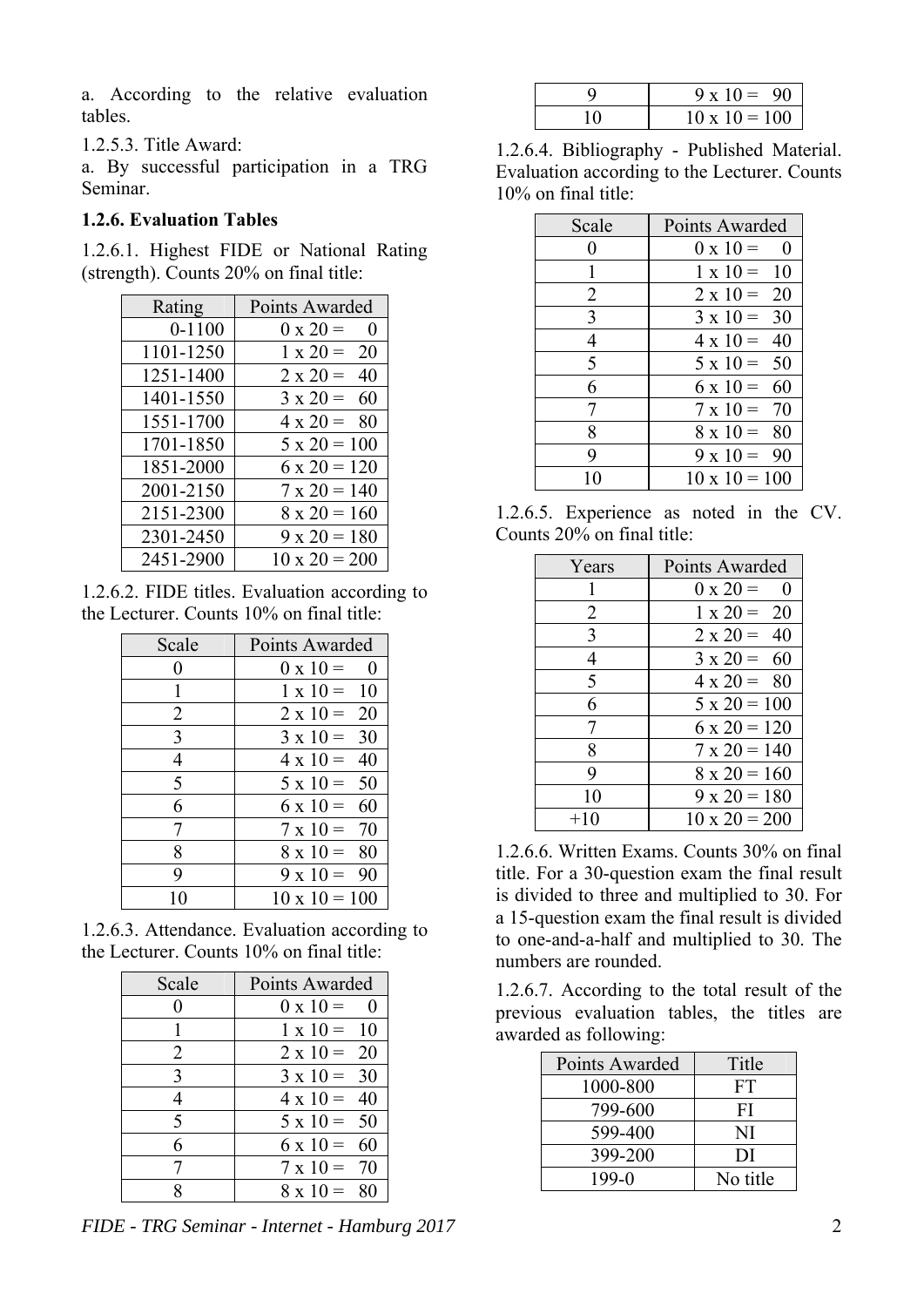**5. Number of Participants:** Maximum of 30 Trainers based on first-come first-serve basis.

#### **6. Order of Events:**

| Friday   | March $3rd$ | 16:00-22:00     |
|----------|-------------|-----------------|
| Saturday | March $4th$ | $16:00 - 21:00$ |
| Sunday   | March $5th$ | $16:00 - 21:00$ |

Note that the times indicated are in CET (Central European Time). The participants are advised to check their area time in www.timeanddate.com/time/map.

**7. Lectures / Exercises:** The FIDE Trainers Seminar will take-up 16 hours. The lectures will be conducted in the English language and a lesson hour equals to 45 minutes. All lecturers will be conducted via the playchess.com.

#### **8. Trainer Certificate / Diploma:**

#### *1.3. Procedures / Financial:*

a. After successful graduation from the seminar course, each participant will receive a participation certificate signed by the Lecturers/Seminar Leaders.

b. After the detailed reportsubmission by the Lecturers/Seminar Leaders to TRG, the latter will submit the title applications /proposals to FIDE for approval by an official body (PB, EB or GA).

c. Following approval, the trainer will receive the official diploma and badge (the badge shall include the photograph of the trainer and the licence validity) from FIDE, if the following conditions are fulfilled:

c1. Requirements (Qualification) for each title as described above.

c2. Diploma of the successful participation in the FIDE Trainer Seminar (except for FST).

c3. Written examinations (except for FST).

c4. Payments of FIDE fees (participation and titles), according to the following table:

| <b>Title Awarded</b>     | Title Award (one-time) | Licence Fee (valid for 4 years) |  |
|--------------------------|------------------------|---------------------------------|--|
| <b>FIDE</b> Trainer      | 200 Euros              | 120 Euros                       |  |
| <b>FIDE</b> Instructor   | 100 Euros              | 60 Euros                        |  |
| National Instructor      | 50 Euros               | 30 Euros                        |  |
| Developmental Instructor | 50 Euros               | 30 Euros                        |  |

d. The FIDE fee for a participant to a TRG seminar is 100 euros and it must be paid to the affiliated federation/body, co-organizer of the Seminar. The affiliated federation /body, co-organizer will be invoiced by FIDE for the total amount of the participants' fees. It must be noted that the seminar fee, under certain circumstances, could be varied from 0 to 100 euros.

e. It is allowed for a participant to pay his Title Fee in advance to the affiliated federation/body co-organizer or to FIDE directly. In this case he/she must inform FIDE in writing of this action. In the case that his/her title fails to be approved by FIDE, the Title Fee is not refundable.

f. A titled Trainer will be charged a 'Licence Fee' after two calendar years have passed since the title was awarded. Each licence will be valid for four (4) years. (ex) World Champions and the FST of the 2004 Direct Approval (founders) are exempt from these

licence regulations. Failing to fulfil the licence's obligations will lead to a suspension from the trainers' titles lists.

g. English is the official language between TRG, federations and Trainers.

h. GMs and IMs would not have to attend a seminar, but would be given the lowest title together with all the TRG literature (optional).

**9. Costs:** The participation fee of  $300 \in (net)$ , will be paid to the Organisers (GCF-FTA). Relative books (19 - TRG Syllabus-pdf) containing all the lectures will be distributed for free among the registered participants.

**10. Enrolment:** The deadline for enrolment / payment: March  $1<sup>st</sup>$ , 2017.

**11. Lecturers:** The program will be fulfilled by GM & FST **Uwe Boensch** (sportdirektor @schachbund.de), WGM & FT **Martha**  Fierro (wgmmarthafierro@gmail.com), CB-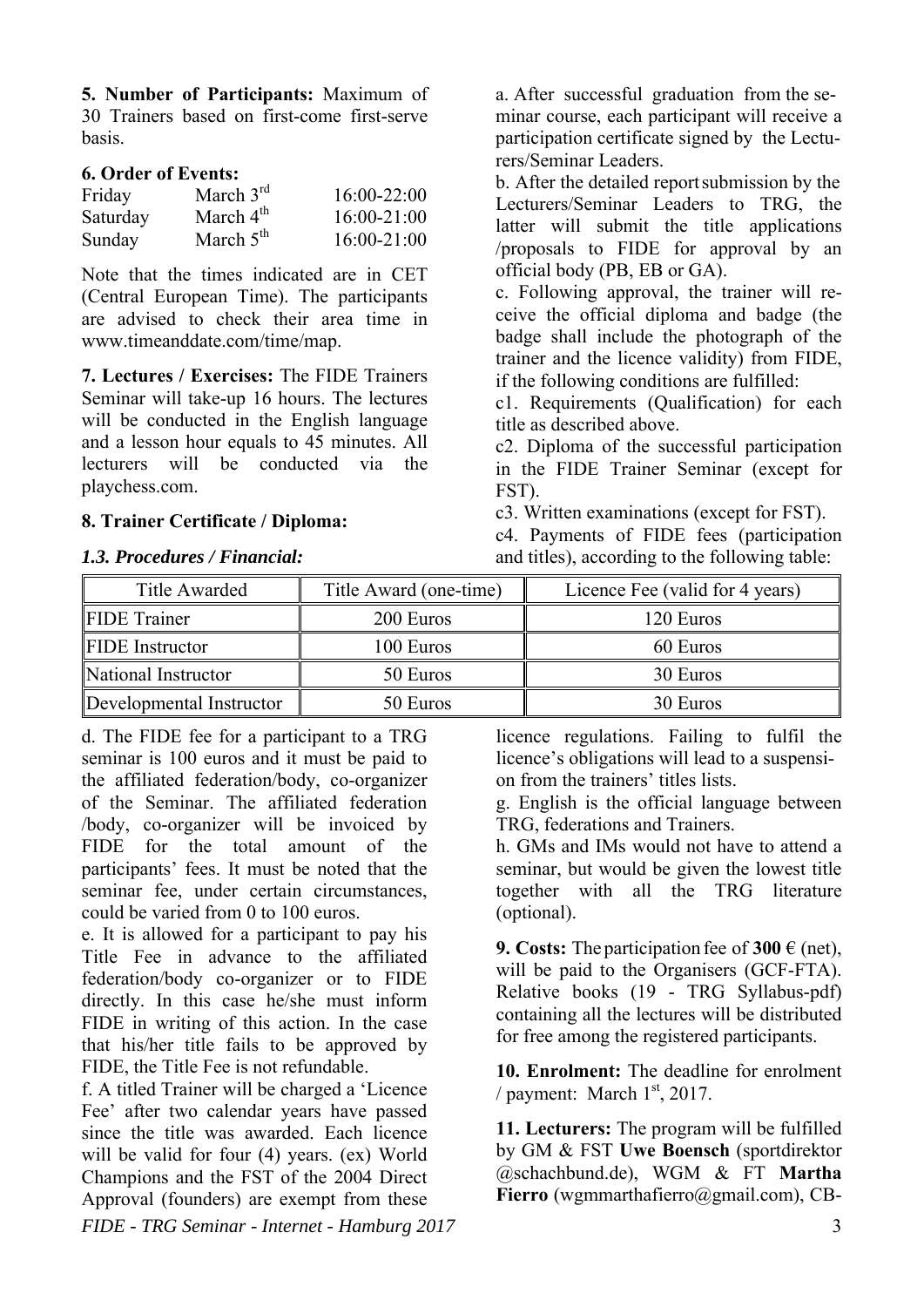IT **Martin Fischer** (martin.fischer@ chessbase.com), GM & FST **Efstratios Grivas** (grivasefs@yahoo.co.uk), GM & FST **Mikhail Gurevich** (mgurev@hotmail .com), GM & FST **Adrian Mikhalchishin** (gmadrian@yahoo.com), GM & FST **Georg**  **Mohr** (georg.mohr1965@gmail.com), IM & FST **Jovan Petronic** (jovanpetronic2003 @yahoo.com.sg) and GM & FST **Arshak Petrosian** (apetrosyan@invitel.hu). The Coordinator will be **Efstratios Grivas**. The lectures are prepared by TRG members.

**12. Seminar Plan:** The detailed plan of lectures / examinations will be as follows:

|       | Fischer       | 16:00-16:45     | Chessbase - Playchess.com                                                                |  |
|-------|---------------|-----------------|------------------------------------------------------------------------------------------|--|
|       | Petronic      | 17:00-17:45     | FIDE Trainers' Commission (TRG)                                                          |  |
|       | Petronic      | 18:00-18:45     | TRG - A Look at the Past<br>Trainers' Ranking / TRG Regulations                          |  |
| Day 1 | Boensch       | $19:15 - 20:00$ | Physical and Psychological Factors<br><b>Nutritional Practices of Chess Grandmasters</b> |  |
|       | Fierro        | $20:15 - 21:00$ | Differences Between Boys and Girls in Chess                                              |  |
|       | Mikhalchishin | 21:15-22:00     | <b>Chess Literature</b><br><b>Trainers' Common Mistakes</b>                              |  |
|       | Mohr          | $16:00 - 16:45$ | Getting to Know Ourselves<br>Building a Repertoire<br>Middlegame & Endgame Theory        |  |
|       | Mikhalchishin | 17:00-17:45     | The Role of Classics<br><b>Working with Classical Games</b>                              |  |
| Day 2 | Mohr          | 18:00-18:45     | <b>Chess Intuition</b><br>Technique of Analysis                                          |  |
|       | Gurevich      | $19:15 - 20:00$ | Basic / Typical Plans                                                                    |  |
|       | Petrosian     | 20:15-21:00     | Bishop vs Knight                                                                         |  |
|       | Petrosian     | 16:00-16:45     | Knight vs Bishop                                                                         |  |
|       | Boensch       | 17:00-17:45     | Attacking the King                                                                       |  |
| Day 3 | Fierro        | 18:00-18:45     | Open File / Semi-Open File / Outpost                                                     |  |
|       | Gurevich      | 19:15-20:00     | The Golden Rules of the Endgame<br>How to Think in Endgames                              |  |
|       | Grivas        | 20:15-21:00     | Examinations                                                                             |  |

**13. Information/Registration:** German Chess Federation (GCF) **-** FIDE Trainer Academy (FTA):

| Registration  | Coordinator TRG Secretary Efstratios Grivas (grivasefs@yahoo.co.uk) |
|---------------|---------------------------------------------------------------------|
| Playchess.com | CB-IT Martin Fischer (martin fischer $(a)$ chessbase.com)           |
| Payments      | GCF-FTA Director Uwe Boench (sportdirektor @schachbund.de)          |

**14. ChessBase Offers:** Chessbase will offer to each participant (after registration & payment) a **ChessBase 14** (download version) and access to Playchess.com for the period of the seminar.

**15. Registration Process:** Each participant should fill-up (adding a face-photo) the attached **FTS-HAB 2017-ID Card** and send it with his payment proof to the above three e-mails. After registration no refunds can be claimed.

*FIDE - TRG Seminar - Internet - Hamburg 2017* 4